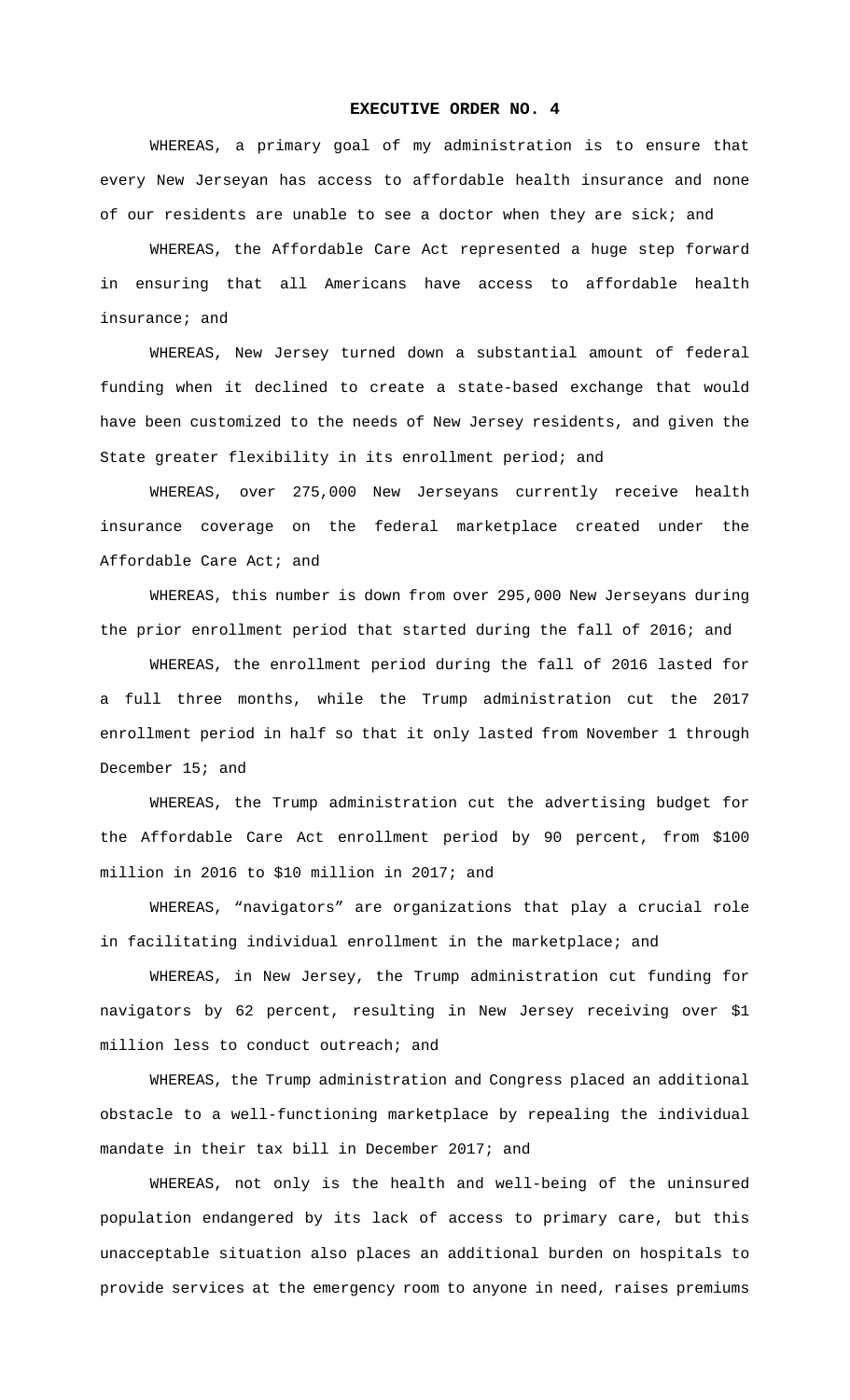for those who have insurance, and requires taxpayers to subsidize those services through programs such as Charity Care; and

WHEREAS, it is in the best interest of all New Jerseyans to have as many individuals covered by health insurance as possible; and

WHEREAS, a number of New Jersey State agencies come in regular contact with members of the public; and

WHEREAS, these state agencies are critical points of contact for sharing information with the general public; and

WHEREAS, I am committed to taking necessary actions at the State level to ensure that individuals who want to obtain health insurance through the Affordable Care Act marketplace are made aware of how and when to enroll;

NOW, THEREFORE, I, PHILIP D. MURPHY, Governor of the State of New Jersey, by virtue of the authority vested in me by the Constitution and by the Statutes of this State, do hereby ORDER and DIRECT:

1. All State entities that regularly interact with the public shall undertake reasonable measures, to the extent permitted by law and budgetary constraints, to provide information to the public regarding the Affordable Care Act marketplace and ways to enroll.

2. Examples of such measures include, but shall not be limited to, posting of signs with enrollment information, publishing relevant information on agency websites, integrating information on the enrollment period into existing forms and pamphlets that provide information about social services, training agency staff to provide such information when appropriate, and working with navigators to improve public access and awareness.

3. For purposes of this Order, "State entity" shall mean any of the principal departments in the Executive Branch of State government and any agency, authority, board, bureau, commission, division, institution, office, or other instrumentality within or created by any such department, and any independent State authority, commission, instrumentality, or agency over which the Governor exercises executive authority, as determined by the Attorney General.

2